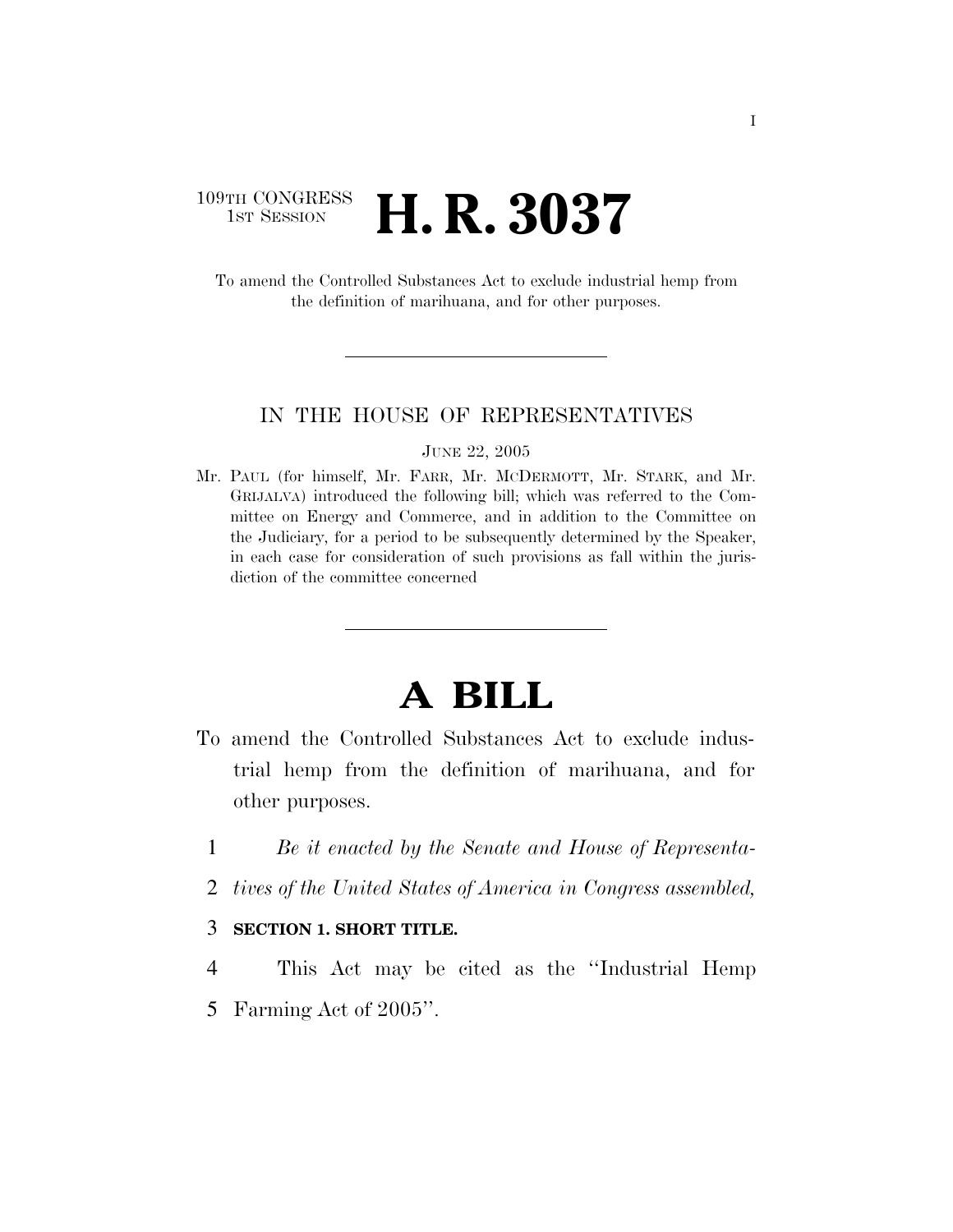# **BY STATES.**

 Section 201 of the Controlled Substances Act (21 U.S.C. 811) is amended by adding at the end the following new subsection:

20 "(i) INDUSTRIAL HEMP DETERMINATION TO BE MADE BY STATES.—In any criminal action, civil action, or administrative proceeding, a State regulating the grow- ing and processing of industrial hemp under State law shall have exclusive authority to determine whether any such plant meets the concentration limitation set forth in